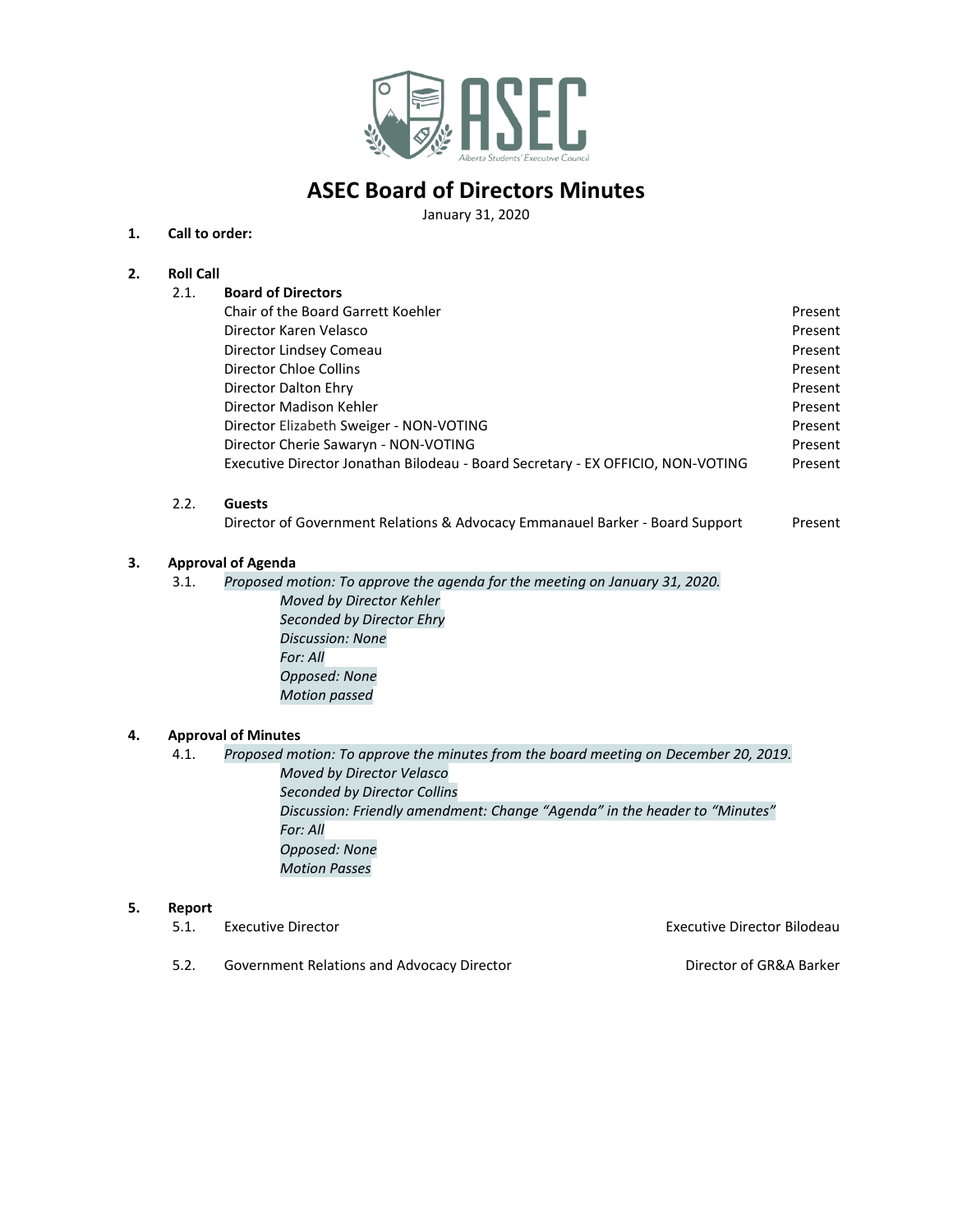

January 31, 2020

### **6. Action Items**

6.1. Executive Director Compensation & Review Committee **Director Comeau** 

6.1.1. *Proposed motion: To adopt the Terms of Reference for the Executive Director Compensation & Review Committee as presented. Moved by Director Comeau Seconded by Director Kehler Discussion: Population of the committee to follow. Committee timelines. Review Process.*

*For: All*

*Opposed: None Motion Passes*

6.1.2. *Proposed motion: Be it resolved that Chair Koehler, Director Comeau, Director Collins, Director Sawaryn, and Executive Director Bilodeau be appointed to the Executive Director Compensation & Review Committee.*

*Moved by Director Ehry Seconded by Director Velasco Discussion: Committee Structure. For: All Opposed: None Motion Passes NOTE: Proposed motion to be completed by the Board of Directors in accordance with the committee terms of reference.*

6.2. ASEC Investment Policy Director Collins and Director Collins and Director Collins and Director Collins and Director Collins

6.2.1. *Proposed motion: To adopt the ASEC Investment Policy as presented. Moved by Director Collins Seconded by Director Comeau Discussion: Purpose of cash management policy. Alignment with bylaws and IOM. For: All Opposed: None Motion Passes*

6.3. ASEC HR Position Profile Executive Director Bilodeau 6.3.1. *Proposed motion: To adopt the Director, Operations and Finance position profile as presented. Moved by Director Velasco Seconded by Director Ehry*

*Discussion: Purpose behind position. Future plans. Job requirements. For: All Opposed: None Motion passes*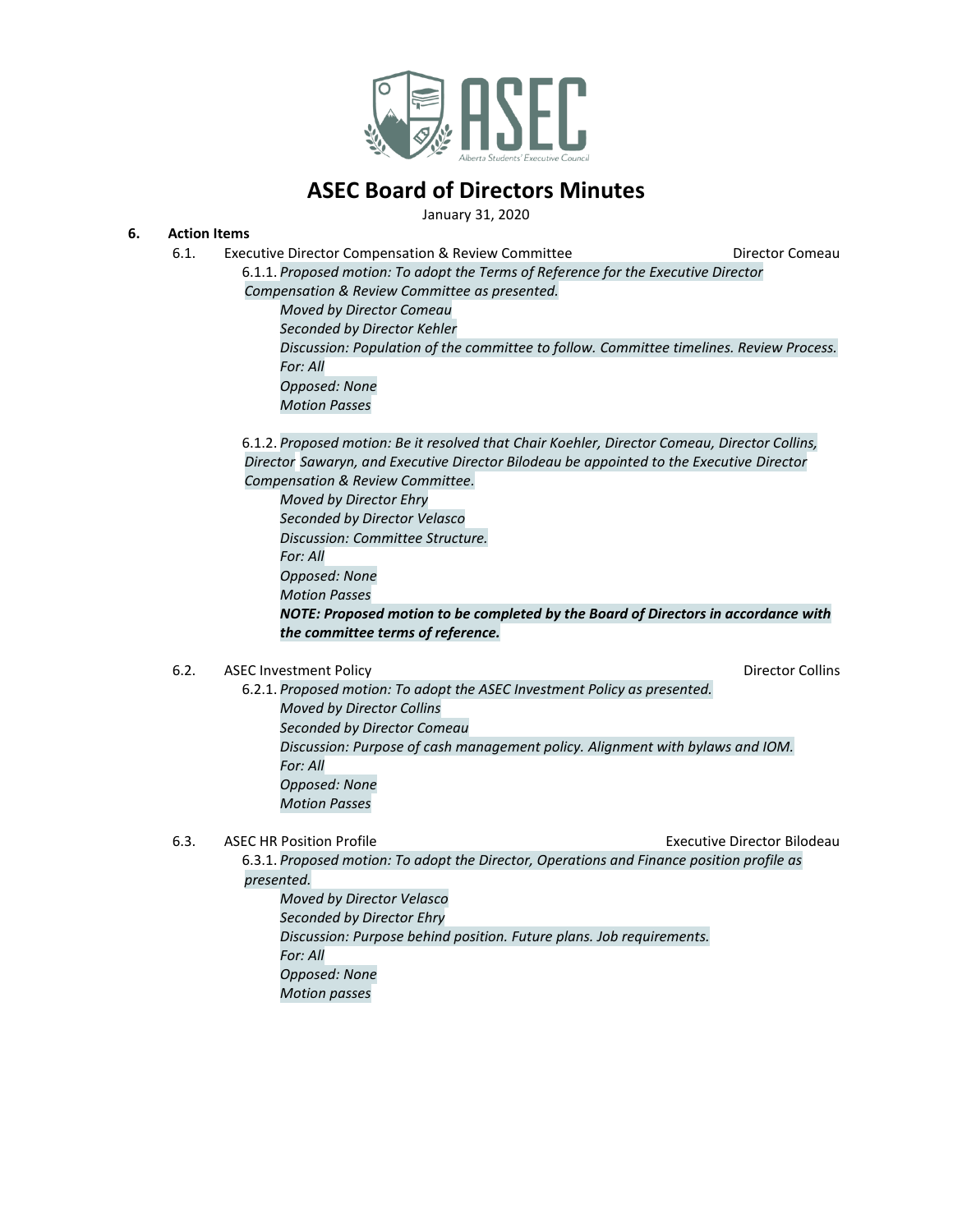

January 31, 2020

| 7.  | <b>Old Business</b> |                              |                                                                                                                                   |                             |
|-----|---------------------|------------------------------|-----------------------------------------------------------------------------------------------------------------------------------|-----------------------------|
|     | 7.1.                |                              | Indigenous Representation                                                                                                         | Executive Director Bilodeau |
|     |                     |                              | Action Item: Board members to have survey filled out by the end of the month.                                                     |                             |
|     |                     |                              |                                                                                                                                   |                             |
|     | 7.2.                | <b>Board Strategic Goals</b> |                                                                                                                                   | Executive Director Bilodeau |
|     |                     | 7.2.1.                       | <b>Advocacy Priorities</b>                                                                                                        |                             |
|     |                     | 7.2.2.                       | <b>Strategic Plan Consolidation</b>                                                                                               |                             |
|     |                     | 7.2.3.                       | <b>Communications Strategy</b>                                                                                                    |                             |
|     |                     |                              | 7.2.4. Board of Directors Continuity                                                                                              |                             |
|     |                     | 7.2.5.                       | <b>Board of Directors Policies and Procedures</b>                                                                                 |                             |
|     |                     |                              |                                                                                                                                   |                             |
| 8.  |                     | <b>Decision items</b>        |                                                                                                                                   |                             |
| 9.  | <b>New Business</b> |                              |                                                                                                                                   |                             |
| 10. |                     | <b>Discussion Items</b>      |                                                                                                                                   |                             |
|     | 10.1.               | <b>ASEC Growth</b>           |                                                                                                                                   | Executive Director Bilodeau |
|     | 10.2.               | <b>ASEC Bylaws</b>           |                                                                                                                                   | Executive Director Bilodeau |
|     | 10.3.               | ASEC IOM                     |                                                                                                                                   | Executive Director Bilodeau |
|     | 10.4.               |                              | <b>Board Transition Recommendations</b><br>Action Item: Come back with ideas for Board transition document for the week of Feb 2. | Chair Koehler               |

### **11. In Camera**

| 11.1. | Proposed motion: To enter in camera with teleconference quests and staff at 2:06 PM. |
|-------|--------------------------------------------------------------------------------------|
|       | Moved by Director Comeau                                                             |
|       | Seconded by Director Ehry                                                            |
|       | Discussion: None                                                                     |
|       | For: All                                                                             |
|       | Opposed: None                                                                        |
|       | <b>Motion Passes</b>                                                                 |
| 11.2. | Proposed motion: To exit in camera with teleconference quests and staff at 2:30.     |
|       | Moved by hair Koehler                                                                |
|       | Seconded by Director Collins                                                         |
|       | Discussion: None                                                                     |
|       | For: All                                                                             |
|       | Opposed: None                                                                        |
|       | <b>Motion Passes</b>                                                                 |